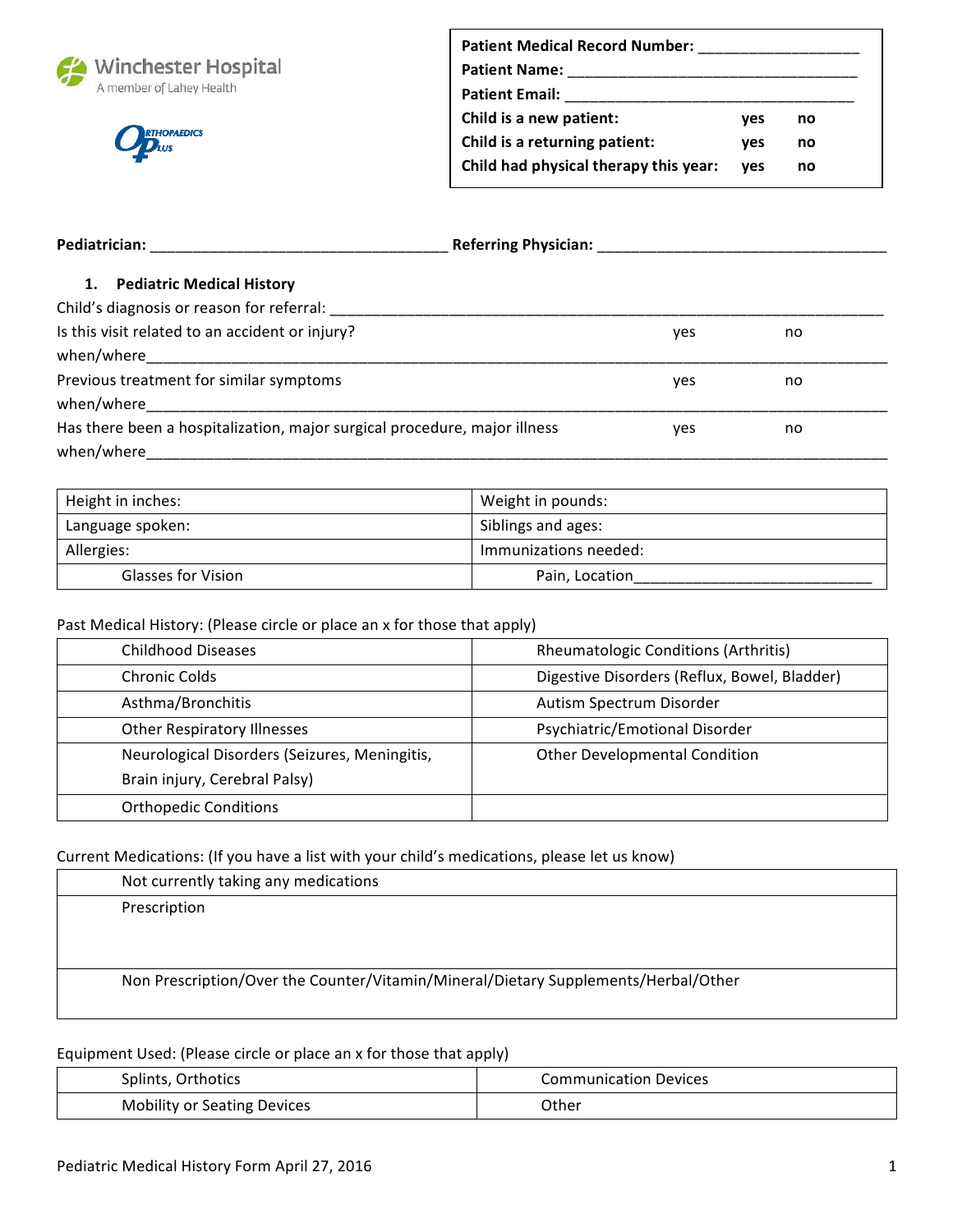#### Educational History: (Please circle or place an x for those that apply)

| Day Care Center          | Family Day Care          | In home care provider |
|--------------------------|--------------------------|-----------------------|
| Early Intervention       | <b>Head Start</b>        | Preschool             |
| <b>Elementary School</b> | Middle School            | High School           |
| <b>Regular Education</b> | <b>Special Education</b> | IEP                   |

Comments: \_\_\_\_\_\_\_\_\_\_\_\_\_\_\_\_\_\_\_\_\_\_\_\_\_\_\_\_\_\_\_\_\_\_\_\_\_\_\_\_\_\_\_\_\_\_\_\_\_\_\_\_\_\_\_\_\_\_\_\_\_\_\_\_\_\_\_\_\_\_\_\_\_\_\_\_\_\_\_\_\_\_\_\_\_\_\_\_

#### Developmental History: (Please provide as much information as you can)

| Motor Skill Development    | Achieved | Not Achieved | Comments or explanation |
|----------------------------|----------|--------------|-------------------------|
| Reached for objects        |          |              |                         |
| Grasped objects            |          |              |                         |
| Rolled over                |          |              |                         |
| Sat independently          |          |              |                         |
| Crawled on belly           |          |              |                         |
| Crawled on hands and knees |          |              |                         |
| Stood independently        |          |              |                         |
| Walked independently       |          |              |                         |
| Ran                        |          |              |                         |
| Rode trike                 |          |              |                         |
| Ride bike                  |          |              |                         |
| Fed self                   |          |              |                         |
| Used utensils              |          |              |                         |
| Drank from sippy cup       |          |              |                         |
| Drank from straw           |          |              |                         |
| Drank from open cup        |          |              |                         |
| Dressed/undressed self     |          |              |                         |

Do you have any concerns about your child's strength, balance or coordination? \_\_\_\_\_\_\_\_\_\_\_\_\_\_\_\_\_\_\_\_\_\_\_\_\_\_\_\_\_\_\_

| Does your child participate in extra-curricular activities?                                 |     |    |
|---------------------------------------------------------------------------------------------|-----|----|
| What does your child enjoy playing with?                                                    |     |    |
| Do you feel your child is able to keep up with other children of the same age?              | yes | no |
| Does your child have difficulty falling asleep?                                             | yes | no |
| Does your child stay asleep?                                                                | yes | no |
| Does your child tolerate tooth brushing, hair brushing, hair cuts, dentist visits, bathing? | ves | no |
| Is your child distracted by or over sensitive to sound?                                     | yes | no |
| Does your child play on a variety of playground equipment?                                  | yes | no |
| Does your child eat a variety of foods?                                                     | yes | no |
| Does your child seem overly active?                                                         | yes | no |
| Does your child tire easily?                                                                | yes | no |
| Does your child avoid/crave cuddling? (please circle)                                       |     |    |
| Does your child avoid/have difficulty with eye contact? (please circle)                     |     |    |

\_\_\_\_\_\_\_\_\_\_\_\_\_\_\_\_\_\_\_\_\_\_\_\_\_\_\_\_\_\_\_\_\_\_\_\_\_\_\_\_\_\_\_\_\_\_\_\_\_\_\_\_\_\_\_\_\_\_\_\_\_\_\_\_\_\_\_\_\_\_\_\_\_\_\_\_\_\_\_\_\_\_\_\_\_\_\_\_\_\_\_\_\_\_\_\_\_\_